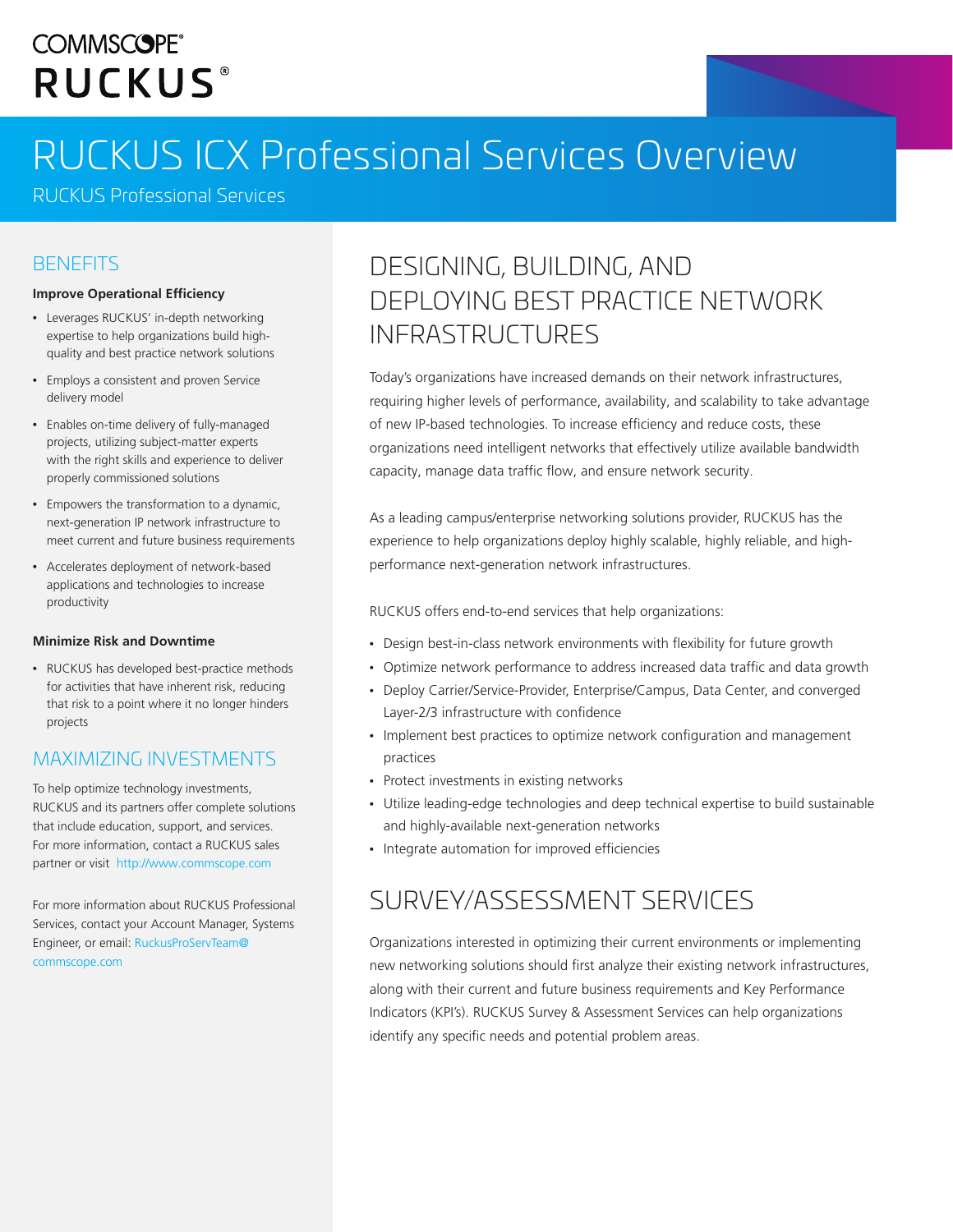This service utilizes capacity and performance tests to identify potential problem areas. It also helps organizations maximize the value of their networks or assess their readiness for building a next-generation network. As part of the assessment, RUCKUS experts will:

- Check network architecture and design for performance, availability, security, consistency and manageability
- Evaluate network infrastructure, application delivery, interconnectivity, router and switch configurations, and performance/asset management
- Analyze application performance goals and problem areas
- Appraise network performance, including traffic patterns, bandwidth optimization, Internet connectivity, and network vulnerabilities
- Assess network security, including compliance issues and best practices
- Review overall readiness to meet the requirements of next-generation networking solutions
- Examine recent Support cases to identify potential trends relating to network issues

At the conclusion of this service, RUCKUS will provide a detailed Network Survey/Assessment Report, present the findings, and discuss recommendations and next steps.

### DESIGN SERVICES

RUCKUS Design Services help organizations develop practical design plans considering present and future business requirements that best match their budgets, requirements, performance needs, and schedules. These services offer several design options tailored to organizations' specific needs, whether they need to introduce a partial technology refresh to leverage their existing network infrastructure or would like to perform a significant technology refresh. As part of this service, RUCKUS experts will:

- Review any IP Network Infrastructure Survey/Assessment results
- Analyze current network management tool output or reports for current infrastructure audit data
- Provide design options for leveraging existing infrastructure through a partial or significant technology refresh in areas such as:
	- − Converged networks (voice and video over IP, Virtualization, etc.
	- − Quality of Service (QoS)
	- − L3 services such as VRFs and dynamic routing protocols
	- − Application delivery
	- − High availability
	- − Network management and performance monitoring/reporting
	- − Network security
- Identify and communicate resolution needs for any potential implementation gaps or risks
- Create a plan to guide implementation
- Present the final network design plan

### IMPLEMENTATION SERVICES

With a final design in place, organizations can begin refining their existing network infrastructures or building new infrastructures in support of new applications, services, locations, etc. RUCKUS Implementation Services provide unmatched expertise in helping organizations install, configure, and validate RUCKUS networking solutions. This service may include:

- Review design requirements
- Document and qualify hardware
- Verify power and test interfaces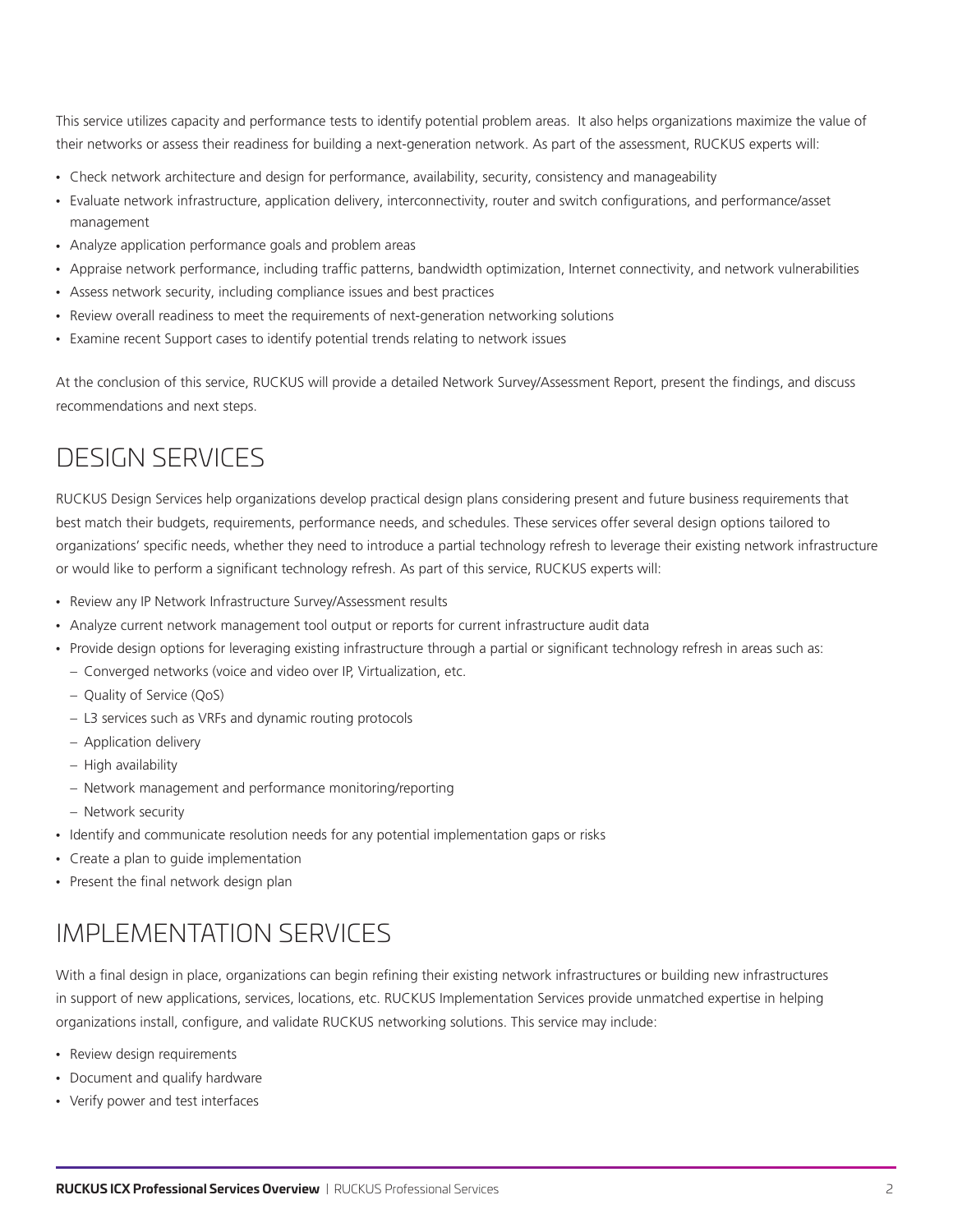- Apply code updates as needed
- Configure and validate new services
- Identify connection points
- Set compatibility parameters
- Integrate new RUCKUS devices per the defined connection
- Support the integration with monitoring and analytics tools
- Perform functionality validation
- Produce as-built and knowledge transfer documentation

### TESTING & OPTIMIZATION SERVICES

Continuous improvements for tuning and optimizing your network design, and anticipating future needs are provided by RUCKUS' Testing and Optimization Services thus helping to reduce your CAPEX and OPEX costs. Changes in business direction, new technologies and increased customer demand mean that networks cannot simply be maintained after they are successfully deployed. The ability to proactively evaluate and take corrective action to maximize network performance on an ongoing basis is critical. As part of this service RUCKUS experts will:

- Perform a survey of the network deployment
- Review device configurations
- Apply RUCKUS best practices
- Tune and optimize configurations and settings
- Audit monitoring and alerting policies
- Evaluate performance analytics

Consultants will recommend or implement changes based on the above to ensure your network is tuned and optimized based on current and anticipated demands.

### MIGRATION SERVICES

Migrating from aging and/or insufficient infrastructure can be a daunting task, with many moving parts. Coordination of stakeholders is as critical as the technical migration itself. RUCKUS performs highly technical managed migrations using project managers specializing in network migrations, and a team of Engineers that develop and follow proven migration plans and procedures. As part of this service RUCKUS experts will:

- Provide certified Project Management for the planning, execution, and validation for migration activities
- Develop detailed Method of Procedure for migration activities
- Work closely with the customer and third-party vendors to validate each step
- Perform migration activities during scheduled/approved timeframes
- Complete end-to-end validation prior to turn-over of solution
- Administer on-site day-1 monitoring and issue resolution assistance
- Produce as-built and knowledge transfer documentation